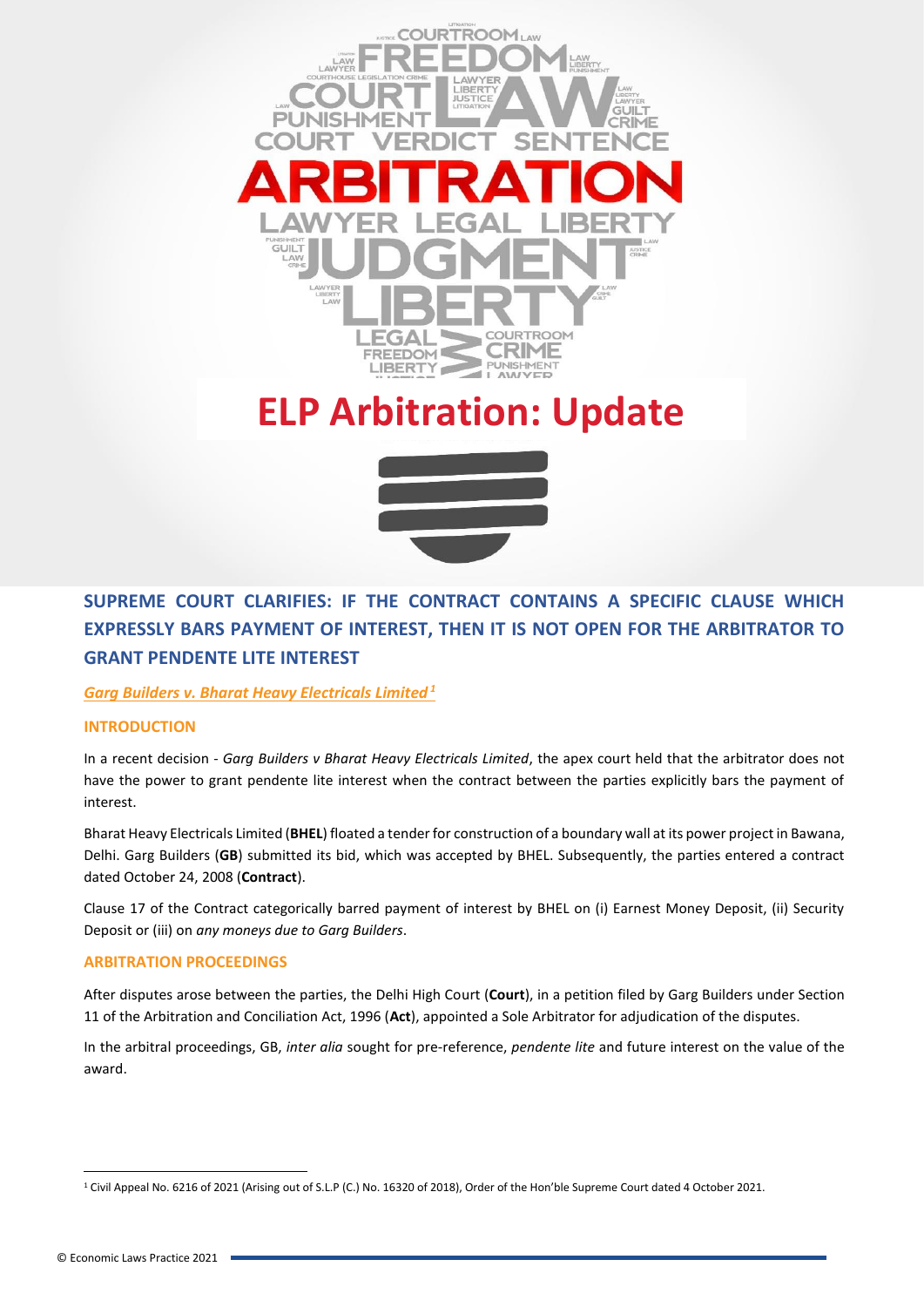The Arbitrator concluded that there is no prohibition in the Contract for payment of interest for the pre-suit, *pendente lite* and future period and thus, awarded *pendente lite* and future interest at the rate of 10% per annum on the award amount from the date of filing the claim petition till the date of realization of the award amount.

# **APPLICATION FOR SETTING ASIDE THE AWARD**

Aggrieved by the said Award, BHEL filed an application under Section 34 of the Act before the Court. BHEL challenged the award on the ground that the arbitrator was a creature of the contract and thus could not travel beyond the award to grant *pendente lite* interest, as the same was barred by the Contract. The Court held that the power of the arbitral tribunal to award *pendente lite* interest was contingent to the parties not agreeing to the contrary. The Award was set aside to the extent of award of *pendente lite* interest.

GB preferred an appeal against the said order of the Court before the Division Bench of the Delhi High Court. The Division Bench *vide* order dated September 19, 2017, upheld the order of the Single Judge.

#### **PROCEEDINGS BEFORE THE SUPREME COURT**

GB appealed against the decision of the Division Bench of the Delhi High Court before the Supreme Court.

#### *Arguments advanced by Garg Builders*

GB advanced a two-fold argument before the Supreme Court:

- The Arbitrator took a plausible view in terms of Clause 17 of the Contract to hold that the said clause did not bar the payment of interest for the *pendente lite* period. GB relied on the judgments of the Supreme Court in the cases of *Ambica Construction v. Union of India* <sup>2</sup> and *Raveechee and Company v. Union of India*<sup>3</sup> *.*
- Clause 17 of the Contract barring payment of interest to Garg Builders on *any sum* due to the contractor is *ultra vires* and against the provision of Section 28 of the Indian Contract Act, 1872.<sup>4</sup>

#### *Arguments advanced by BHEL*

BHEL opposed the appeal on the following grounds:

- **EXECT SECTION 31(7)(a)** of the Act<sup>5</sup>, gives paramount importance to the contract entered between the parties and categorically restricts the power of the arbitrator to award pre-reference and *pendente lite* interest, when the parties have themselves agreed to the contrary. BHEL contended that since the contract itself contains a specific clause that barred the payment of interest, it was not open for the arbitrator to grant *pendente lite* interest. BHEL stated that the decision *of Ambica Constructions*, was inapplicable to the case, since the same pertained to the Arbitration Act of 1940 and not the Act.
- Section 3(3) of the Interest Act, 1978<sup>6</sup> although confers powers on the Court to allow interest in the proceedings for recovery of any debt or damages, it carves out an exception and recognizes the right of the parties to contract out of payment of interest arising out of any debt or damages.

*"31. Form and contents of arbitral award-*

"3. Power of court to allow interest

3) Nothing in this section,— (a) shall apply in relation to— (i) any debt or damages upon which interest is payable as of right, by virtue of any agreement; or (ii) any debt or damages upon which payment of interest is barred, by virtue of an express agreement."

<sup>2</sup> (2017) 14 SCC 323

<sup>3</sup> (2018) 7 SCC 664

<sup>4</sup> Section 28 of the Indian Contract Act (barring the exceptions) is reproduced herein for ready reference:

*<sup>&</sup>quot;28. Agreements in restraint of legal proceedings, void.—Every agreement,— (a) by which any party thereto is restricted absolutely from enforcing his rights under or in respect of any contract, by the usual legal proceedings in the ordinary tribunals, or which limits the time within which he may thus enforce his rights; or (b) which extinguishes the rights of any party thereto, or discharges any party thereto, from any liability, under or in respect of any contract on the expiry of a specified period so as to restrict any party from enforcing his rights, is void to the extent."*

<sup>5</sup> Section 31(7)(a) of the Arbitration and Conciliation Act, 1996 states as follows:

*<sup>(7) (</sup>a) Unless otherwise agreed by the parties, where and in so far as an arbitral award is for the payment of money, the arbitral tribunal may include*  in the sum for which the award is made interest, at such rate as it deems reasonable, on the whole or any part of the money, for the whole or any part *of the period between the date on which the cause of action arose and the date on which the award is made."*

<sup>6</sup> Section 3(3) of the Interest Act, 1978 states as follows: